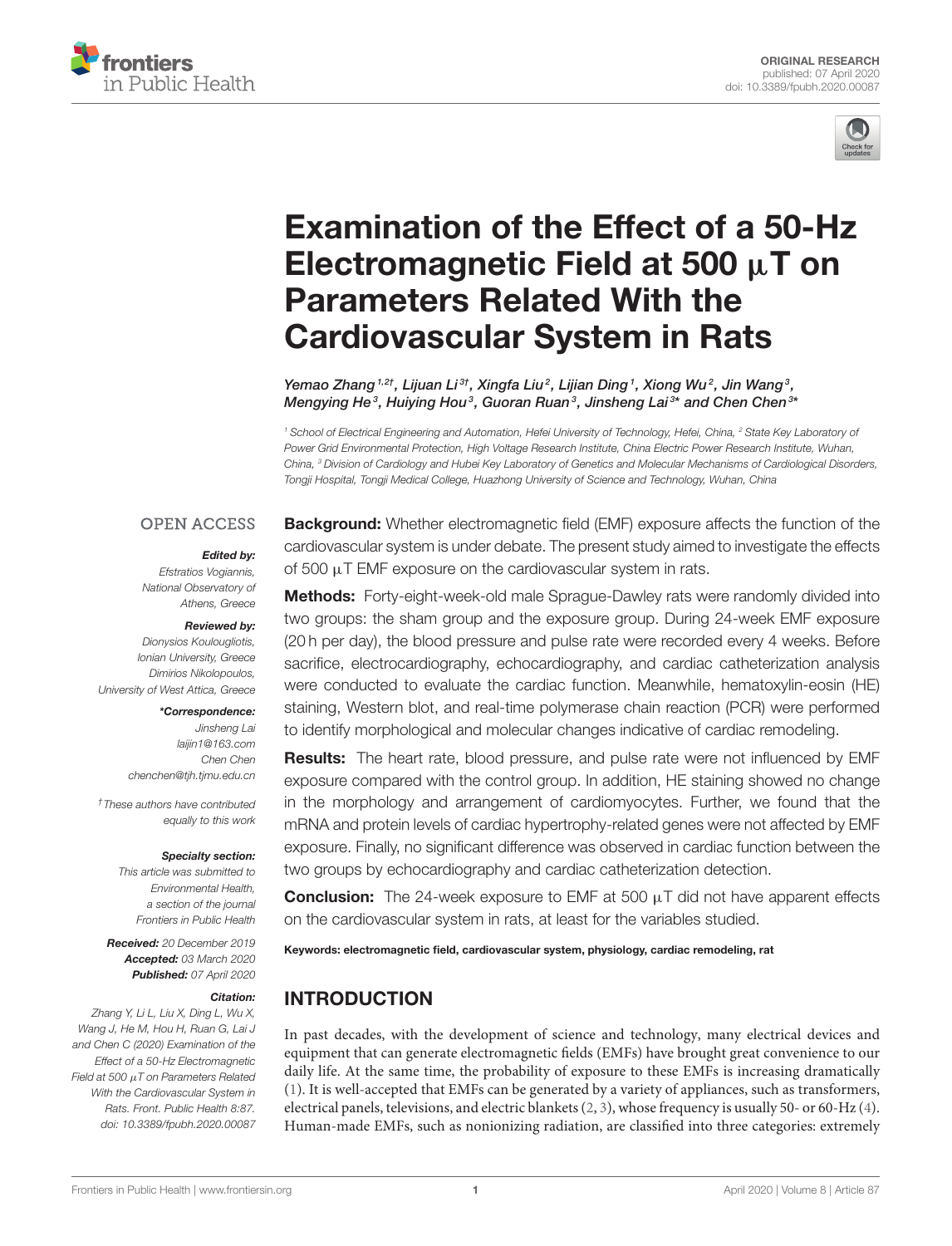low-frequency fields (<300-Hz), high-frequency fields in the radio-frequency band (300-Hz to  $3 \times 10^8$  Hz), and microwaves  $[3 \times 10^8]$  to  $3 \times 10^{11}$  Hz; [\(5](#page-7-4)-7)]. Thus, the effects of 50-Hz EMF exposure on human health have attracted more and more attention. Crasson et al. [\(8\)](#page-7-6) suggested that exposure to a 50-Hz EMF at  $100 \mu$ T for 3 weeks (30 min per day) had no effect on the level of plasma melatonin in healthy male volunteers. Touitou et al. [\(9\)](#page-7-7) found that long-term exposure (up to 20 years) to a 50- Hz EMF did not affect the hematological and immune system functions in healthy men. In contrast, Brendel et al. [\(10\)](#page-7-8) exposed isolated pineal glands of Djungarian hamsters to a 1,623- or 50- Hz EMF at 86  $\mu$ T for 8 h and found that EMF exposure could suppress melatonin synthesis in the pineal gland in vitro. Most studies on the effects of EMF have been focused on cancer. Some studies hold the view that 50-Hz EMF exposure might promote the initiation and progression of cancer. Thun-Battersby et al. [\(11\)](#page-7-9) revealed that exposure to a 50-Hz EMF at 100  $\mu$ T for 27 weeks (24 h per day) accelerated the growth of mammary tumor in DMBA-treated breast cancer rat. Similar results were also observed by Mevissen et al. [\(12\)](#page-7-10) who exposed DMBA-treated breast cancer rats to a 50-Hz EMF at 50 µT for 91 days (24 h per day), and Rannug et al. [\(13\)](#page-8-0) who employed intermittent exposure of 50-Hz at 50 and 0.5  $\mu$ T, respectively, for 104 weeks (19– 21 h per day) on SENCAR skin tumor mice [\(13\)](#page-8-0). However, there were also studies showing that lifespan exposure to a continuous or intermittent 50-Hz EMF alone did not significantly increase oncogenesis in rats [\(14\)](#page-8-1).

The cardiovascular system is mainly made up of arteries, veins, and capillaries. Its function is complicated, mainly transporting the blood throughout the body to meet the demands of the body for oxygen and nutrients, which plays a key role in maintaining homeostasis in organisms. The cardiovascular system is important to human health, and its dysfunction will lead to various cardiovascular diseases, such as atherosclerosis [\(15\)](#page-8-2), cardiac hypertrophy [\(16\)](#page-8-3), heart failure [\(17\)](#page-8-4), and so on.

To date, studies on the effects of EMFs on the cardiovascular system are limited. In 1999, Savitz et al. [\(18\)](#page-8-5) investigated the mortality of cardiovascular diseases in 138,903 male electric utility workers from five American companies from 1950 to 1958, and the results showed that the duration of occupational EMF exposure was positively correlated with the incidence of arrhythmia and acute myocardial infarction. Recently, it was suggested that exposure to a 50-Hz EMF at 3 mT for 2 months (4 h per day) could induce oxidative stress and increase lipid peroxidation, resulting in apoptosis and morphological changes in the cardiomyocytes of adult rats [\(19\)](#page-8-6). However, other studies did not observe any effects of EMF exposure on the cardiovascular system. Korpinen and Partanen [\(20,](#page-8-7) [21\)](#page-8-8) first revealed that 1 h exposure to 50-Hz EMFs (1.4-6.6  $\mu$ T) did not influence blood pressure or heart rate in human subjects. Whittington et al. [\(22\)](#page-8-9) demonstrated that exposure to a 50- Hz EMF at 100  $\mu$ T for 9 min did not affect cardiovascular performances in human subjects, as indicated by systolic blood pressure, diastolic blood pressure, mean arterial pressure, and heart rate. In 2016, our group found that exposure to a 50- Hz EMF at 100 µT for 24 weeks did not show any obvious effects on the cardiovascular system in Sprague-Dawley (SD)

rats [\(23\)](#page-8-10). Recently, we also found that 1 h continuous or 75 min intermittent exposure to a 50-HZ EMF at 100 µT caused no DNA damage in cardiomyocytes derived from both humans and rats [\(4\)](#page-7-3).

We speculate that the above contradictory results are partially owing to the different designs of studies and detection methods. The potential impacts of EMF exposure on the cardiovascular system need further investigation. Therefore, different experiments with various examinations should be designed to test and verify the effects of EMF exposure on the cardiovascular system. Previously, we found that  $100 \mu T$  EMF, which is the threshold of public exposure, did not affect the cardiovascular system and other organs [\(4,](#page-7-3) [23–](#page-8-10)[26\)](#page-8-11). In the current study, we elevated the intensity to 500  $\mu$ T, which is the threshold of occupational exposure, to explore whether it would exert damages in the cardiovascular system in rats.

# **METHODS**

#### Ethics Statement

All animal experiments were performed in accordance with the ARRIVE guidelines and NIH guidelines for animal welfare. The protocol was approved by the Committee on the Ethics



<span id="page-1-0"></span>(HR) of rats from the two groups.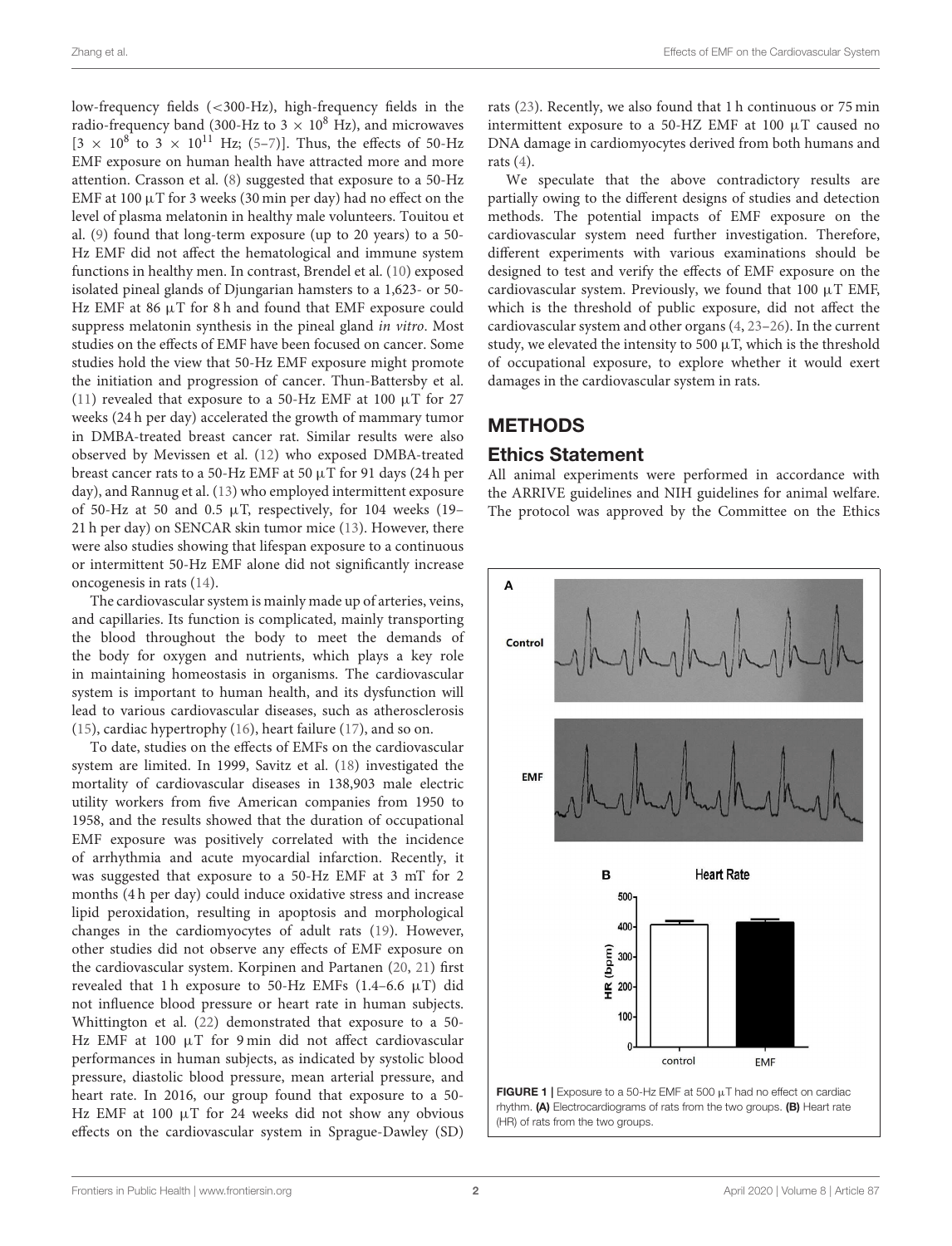of Animal Experiments of the Animal Research Committee of Tongji College. Rats were fed in the Experimental Animal Center of Tongji Hospital, Tongji Medical College, Huazhong University of Science and Technology. We made all efforts to reduce the pain and distress of the animals, and the rats were euthanatized by  $CO<sub>2</sub>$  inhalation before sacrifice.

# Animals

Forty-eight male Sprague-Dawley (SD) rats at the age of 8 weeks were randomly divided into two groups: the sham group ( $n =$ 24) and the exposure group ( $n = 24$ ). The exposure group was exposed to a 50-Hz EMF at 500  $\upmu$ T for 24 weeks, 20 h per day, while the other group was sham-exposed. Animals were housed under standard laboratory conditions (12 h light and 12 h dark cycle, light cycle: 7:00–19:00 h with lights on at 07:00 a.m.; the room temperature was  $23 \pm 2$ °C, and the relative humidity was 50  $\pm$  5%). The standard laboratory rodent diet and water were sterilized with high pressure, filtration, and ozone. The exposure system was exactly the same as described previously (**[Supplementary Figure 1](#page-7-11)**) [\(23\)](#page-8-10).

### Electrocardiography Analyses

After 24 weeks of exposure, the rats were anesthetized, and then the electrocardiography analyses were performed as described previously [\(23\)](#page-8-10).

#### Blood Pressure Measurements

The blood pressure measurements, including systolic pressure, diastolic pressure, and mean pressure and the pulse rate were recorded every 4 weeks by a Softron BP-98A system (Softron Biotechnology, Beijing, China), as described previously [\(23\)](#page-8-10).

# Hematoxylin–Eosin (HE) Staining

After sacrifice, the hearts of rats were collected and fixed in 4% formalin for paraffin embedding. HE staining was then performed to assess the morphology and arrangement of cardiomyocytes. Images were obtained using the Nikon TE2000- U microscope (Nikon, Tokyo, Japan).

### Western Blot

Western blot was performed using the specific antibodies, as described previously [\(27\)](#page-8-12). Antibody against BNP (Catalog No: A2179) was purchased from ABclonal Technology (Wuhan, China), and antibodies against GAPDH (Catalog No: 60004-1-Ig), ANP (Catalog No: 27426-1-AP), and Myh6 (Catalog No: 22281-1-AP) were obtained from Proteintech (Wuhan, China). Results were analyzed with Image J software (National Institutes of Health software).



<span id="page-2-0"></span>pressure of rats from the two groups. (C) Mean blood pressure of rats from the two groups. (D) Pulse rate of rats from the two groups.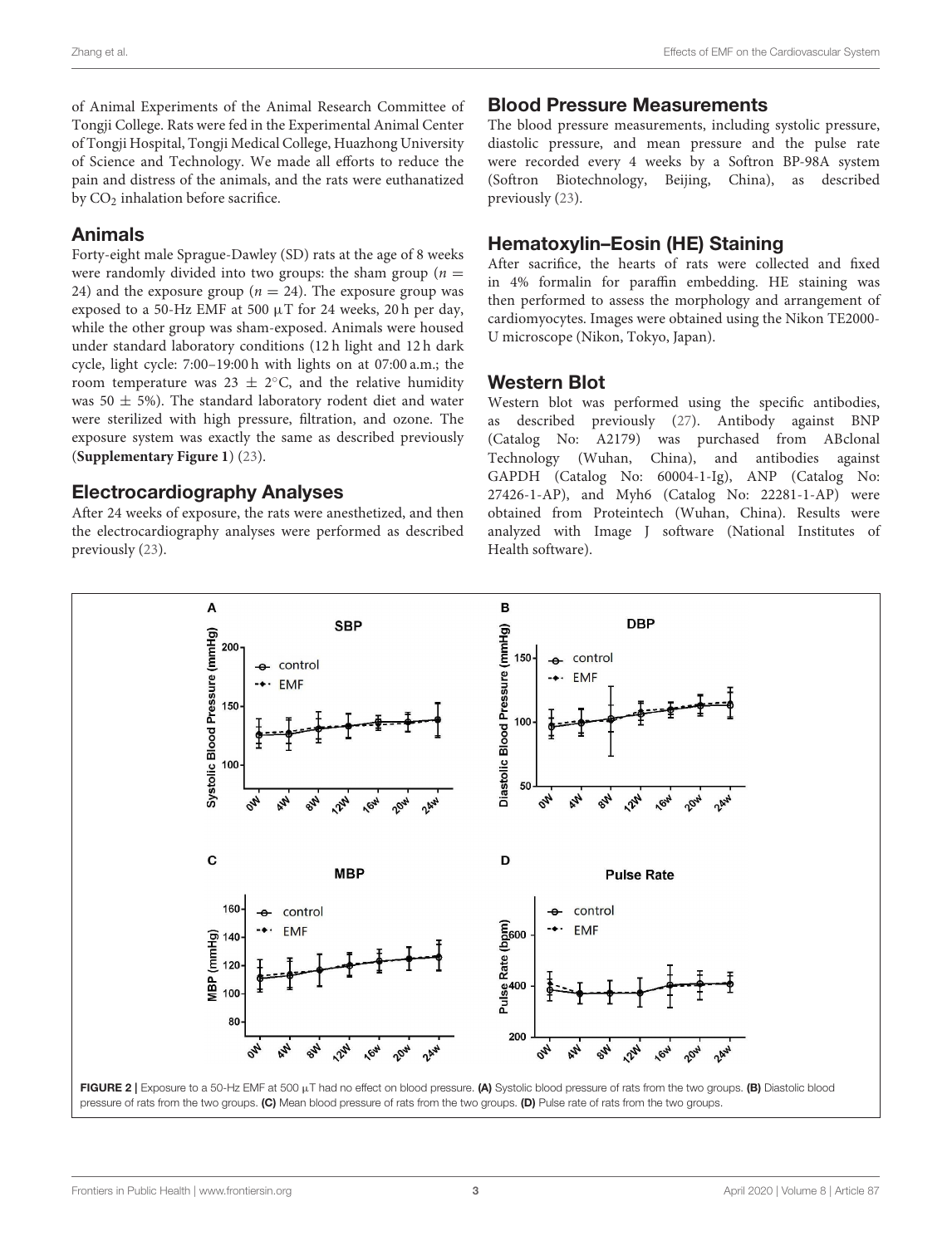

# <span id="page-3-0"></span>Quantitative Real-Time Polymerase Chain Reaction (PCR)

Total RNA was extracted from rat hearts with Trizol reagent (Invitrogen, Life Technologies, Carlsbad, CA) and reversetranscribed into cDNA with a specific RT primer (TaKaRa, Dalian, China). Real-time PCR assays were performed using SYBR Green (Bimake, Shanghai, China) with specific primers on a 7900HT FAST real-time PCR system (Life Technologies, Carlsbad, CA). Data analysis was performed by the  $2^{-\Delta\Delta Ct}$ method, as described previously [\(28\)](#page-8-13). The primers are listed in **[Supplementary Table 1](#page-7-11)**.

# Echocardiography and Hemodynamics Analyses

Before sacrifice, the rats were anesthetized, and then echocardiography analysis was performed to evaluate the cardiac functions using a high-resolution imaging system with a 30-MHz high-frequency scanhead (Vevo770, VisualSonics Inc, Toronto, Canada), as previously described [\(29\)](#page-8-14). In order to measure the hemodynamics of the left ventricle, a pressurevolume catheter (Millar 1.4F, SPR835, Millar Instruments, Houston, TX) was inserted into the right carotid artery and through into the left ventricle to assess the intraventricular pressure and volume; the protocols were described previously [\(30\)](#page-8-15).

### Statistical Analysis

All results are presented as mean  $\pm$  standard deviation (S.D.). Independent samples t-test was performed to determine the statistical significance of differences between the two groups. A  $p < 0.05$  was considered to indicate statistical significance.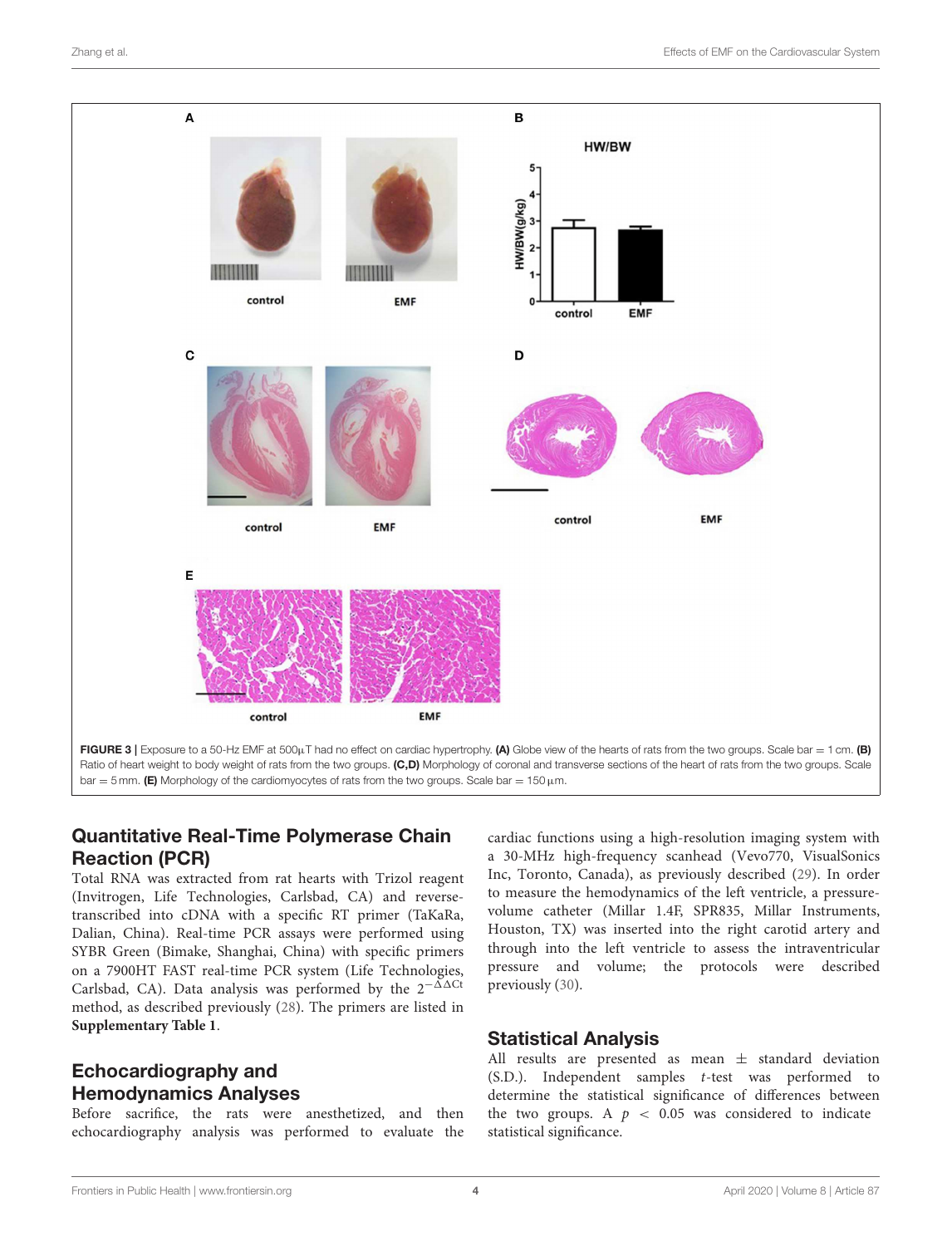

### <span id="page-4-0"></span>RESULTS

# Exposure to a 50-Hz EMF at 500  $\mu$ T Had No Effect on Cardiac Rhythm

The cardiac conduction system (CCS) comprises three main parts: the sinoatrial node, atrioventricular node, and Purkinje fibers. It can generate and conduct electrical impulses, consequently resulting in the contraction of the cardiomyocytes [\(31–](#page-8-16)[33\)](#page-8-17). In order to investigate the effects of  $500 \mu$ T EMF on cardiac rhythm, the treated rats were subjected to electrocardiogram examination. As shown in **[Figure 1A](#page-1-0)**, the electrocardiograms of rats from the two groups were similar, and no obvious arrhythmia was observed in either group. Meanwhile, the heart rate from the EMF group did not show significant change compared with the rats from the control group (**[Figure 1B](#page-1-0)**).

These results indicated that exposure to a 50-Hz EMF at 500 µT had no effects on cardiac rhythm in rats.

# Exposure to a 50-Hz EMF at 500  $\mu$ T Had No Effect on Blood Pressure

Blood pressure is a dynamic variable, like heart rate, that changes all the time. It is mainly reflected by systolic blood pressure and diastolic blood pressure [\(34\)](#page-8-18). In the current study, the blood pressure and pulse rate of all rats were recorded every 4 weeks. The results showed that the systolic blood pressure, diastolic blood pressure, and mean blood pressure were not significantly different between the two groups (**[Figures 2A–C](#page-2-0)**). Additionally, the pulse rate of the EMF exposure group was the same as that of the control group (**[Figure 2D](#page-2-0)**).

These data suggested that exposure to a 50-Hz EMF at 500  $\mu$ T did not affect the blood pressure in rats.

# Exposure to a 50-Hz EMF at 500  $\mu$ T Had No Effect on Cardiac Hypertrophy

Cardiac hypertrophy is a compensatory response to overload stress and is characterized by an increase in the heart mass, while sustained overload stress will lead to cardiac remodeling, finally resulting in heart failure [\(35](#page-8-19)[–37\)](#page-8-20). The rats were sacrificed after 24 weeks of exposure, and the hearts were collected. The results showed that the gross observations of the hearts from the two groups were the same (**[Figure 3A](#page-3-0)**). There was no significant difference between the two groups in the ratio of heart weight to body weight (**[Figure 3B](#page-3-0)**). Further, the morphology of coronal and transverse sections of the hearts showed no significant difference after 500 µT EMF exposure (**[Figures 3C,D](#page-3-0)**). Moreover, HE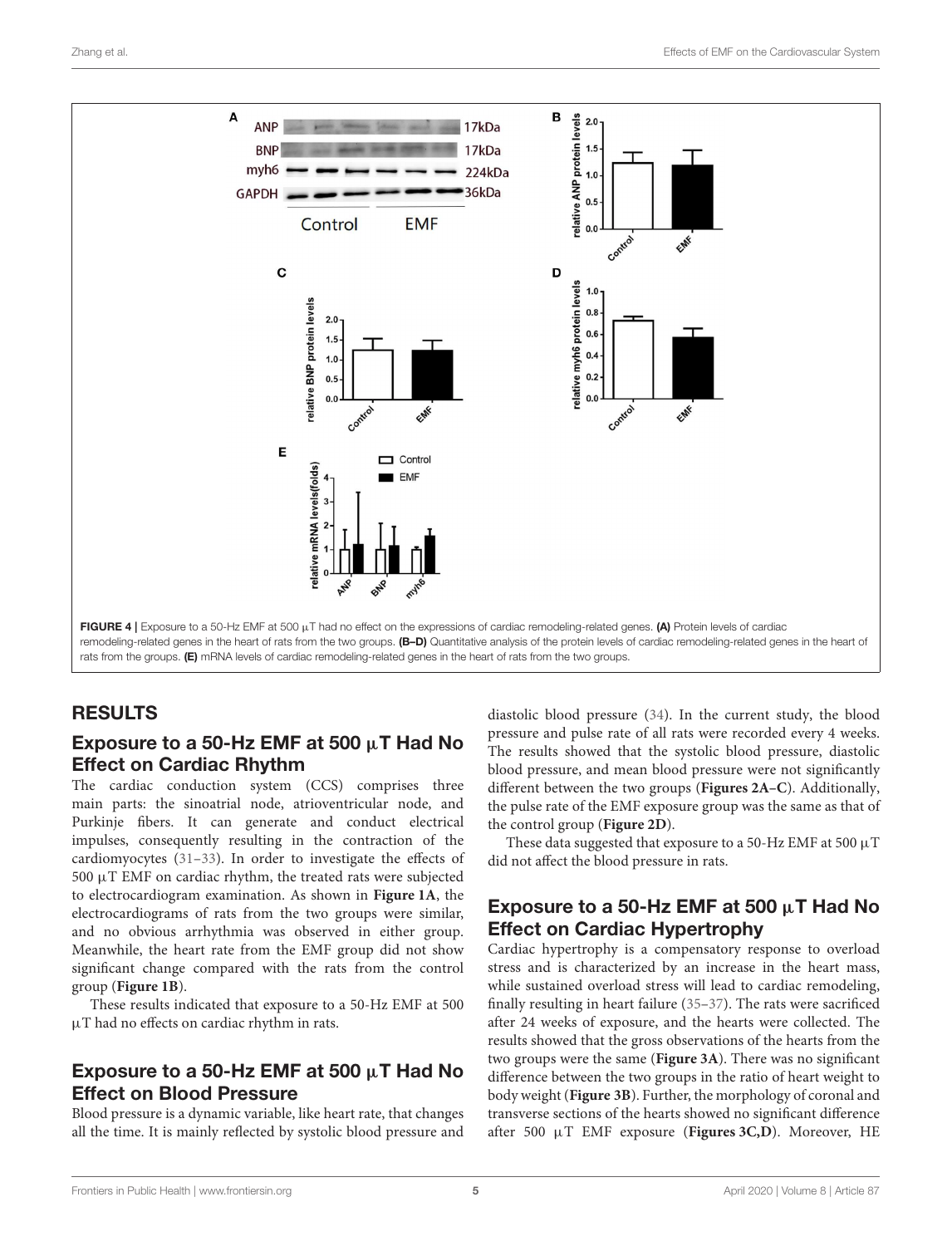

<span id="page-5-0"></span>staining indicated that EMF exposure had no significant effect on the morphology and arrangement of the cardiomyocytes compared with the sham exposure group (**[Figure 3E](#page-3-0)**).

Together, the EMF exposure exerted no effect on cardiac hypertrophy in rats.

# Exposure to a 50-Hz EMF at 500  $\mu$ T Had No Effect on the Expressions of Cardiac Remodeling-Related Genes

Although cardiac hypertrophy was not observed on the basis of morphology, cardiac remodeling can be induced at the molecular level, which would progress to visible changes in the future. In order to evaluate the expressions of the signals involved in cardiac remodeling, quantitative real-time PCR and Western blot assays were performed. No significant differences were observed in the

expressions of ANP, BNP, and Myh6 in the hearts of the exposed rats compared with the sham-exposed rats (**[Figures 4A–E](#page-4-0)**).

These results indicated that cardiac remodeling was not induced by 500 µT EMF exposure at the molecular level in rats.

# Exposure to a 50-Hz EMF at 500  $\mu$ T Had No Effect on Cardiac Function

The main function of the heart is to pump blood throughout the body so as to meet the needs of the body for oxygen and remove carbon dioxide from the body [\(38\)](#page-8-21). We evaluated the cardiac function of rats using echocardiography and cardiac catheterization analyses after 24 weeks of exposure. As shown in **[Figure 5A](#page-5-0)**, the representative echocardiography images of rats from the two groups show similar manifestations. In line with this, no significant differences in the ejection fraction (EF) or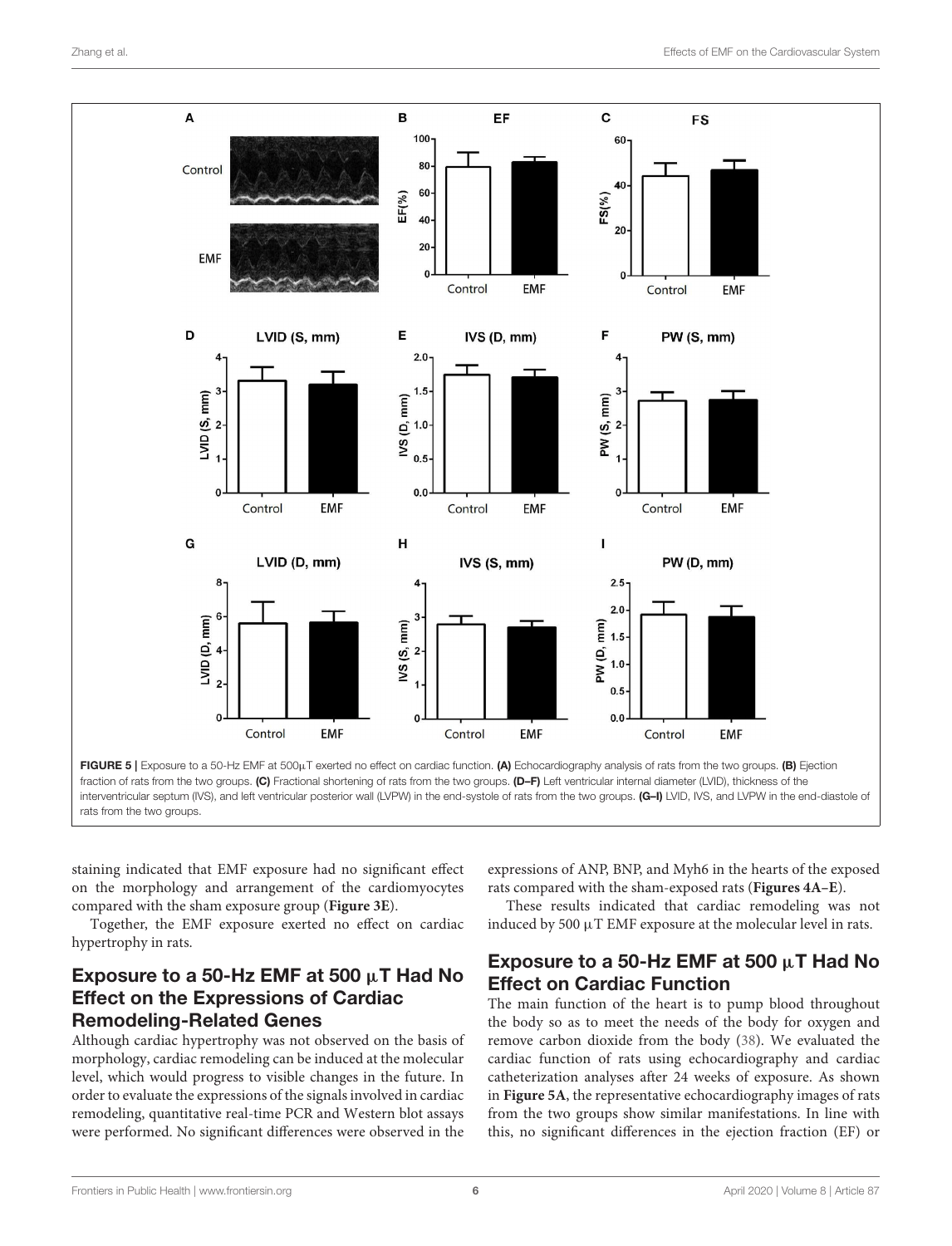

<span id="page-6-0"></span>fractional shortening (FS) were detected between the two groups (**[Figures 5B,C](#page-5-0)**). In addition, the thickness of the ventricular wall was also measured. Compared to control rats, neither the left ventricular internal diameter (LVID), interventricular septum (IVS), or left ventricular posterior wall (LVPW) in either systole or diastole were affected by the 500 µT EMF exposure (**[Figures 5D–I](#page-5-0)**).

Moreover, cardiac catheterization, which is the gold standard for cardiac function detection, was carried out to further explore the effects of EMF at 500  $\mu$ T. As shown in **[Figures 6A,B](#page-6-0)** compared with the control group, the results implied that exposure to a 500 µT EMF did not alter the ventricular systolic and diastolic function. Consistently, both the maximum left ventricular pressure and the enddiastolic pressure showed no difference between the exposure group and the sham exposure group (**[Figures 6C,D](#page-6-0)**). In addition, the contractility index from the EMF exposure group did not differ from that of the control group (**[Figure 6E](#page-6-0)**).

Taken together, these data demonstrated that the 500  $\mu$ T EMF had no significant effect on cardiac function in rats.

# **DISCUSSION**

The aim of the present study is to investigate the potential effects of 50-Hz EMF exposure at 500  $\mu$ T on the cardiovascular system in rats. The parameters measured were heart rate, blood pressure, pulse rate, cardiac histological morphology, molecular markers associated with cardiac remodeling, and cardiac function.

Our results showed that there were no statistical differences in heart rate or blood pressure between the two groups, which is in accordance with previous studies. In 1996, Korpinen and Partanen enrolled 41 male volunteers who were subjected to 50-Hz magnetic fields from 1.4 to 6.6  $\mu$ T for 1h, and the results showed that no significant differences in blood pressure [\(20\)](#page-8-7). In 2003, Kurokawa et al. recruited 50 healthy volunteers who were exposed to EMFs for 2 min to 12 h at frequencies ranging from 50- to 1,000-Hz with flux densities from 20 to 100  $\mu$ T, and the results showed that 50-Hz EMF exposure did not affect the heart rate of the volunteers [\(39\)](#page-8-22). This observation was further supported by Sait et al. [\(40\)](#page-8-23). However, in 2006, Baldi et al. [\(41\)](#page-8-24) suggested that the heart rates of all subjects in their study changed when they were exposed to the same EMFs as in Kurokawa's study. These differences may be due to discrepancies between the experimental methods.

We also explored the effect of a 50-Hz EMF at 500 µT on cardiac hypertrophy. Similarly, compared with the sham exposure group, the results showed that exposure to a 500 µT EMF did not alter the structure and general morphology of the heart. In addition, the expressions of cardiac remodeling-related genes were not changed between the two groups, a finding similar to the results of our previous study [\(23\)](#page-8-10).

More importantly, to evaluate the effects of 50-Hz EMFs at 500  $\mu$ T on cardiac function, echocardiography, and cardiac catheterization analyses were conducted. Echocardiography is mainly used to monitor alteration in the structure of the heart, while cardiac catheterization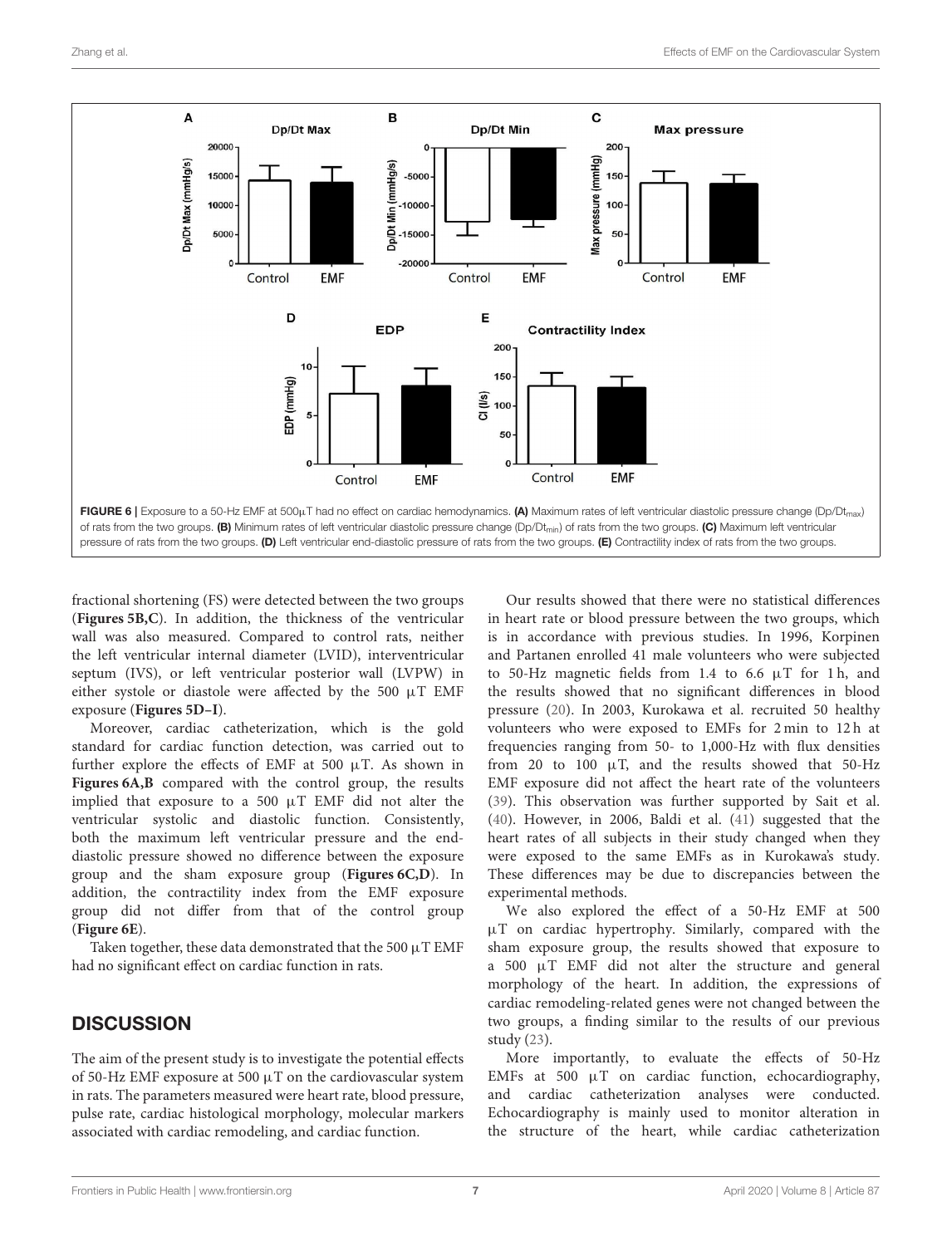was used directly to measure the hemodynamics of the heart, an index to assess the systolic and diastolic function of the left ventricle and the left ventricular pressure. It should be noted that 500  $\mu$ T EMF exposure had no effect on cardiac function compared with the control group rats, indicating that 50-Hz EMFs below 500 µT might be safe for the public.

All in all, our present study found that exposure to 500  $\mu$ T EMFs had no effect on the cardiovascular system of rats, which is consistent with a previous study [\(42\)](#page-8-25). Compared with the previous study, the flux density of the 50-Hz EMF in our exposure system was much higher, at 500  $\mu$ T, which would be helpful to probe into the influence of high-intensity EMF exposure on public health.

However, there are also some defects in our study. Above all, our research mainly focused on the effects of continuous EMF exposure; further study should be performed to investigate the impact of intermittent exposure. Secondly, the flux density of the 50-Hz EMF we studied here was 500  $\mu$ T, and different flux densities and frequencies should also be taken into account in further study. Thirdly, only adult male rats were included in the current study; the effects of EMF on younger, older, or female rats might be different. Finally, our present study only emphasized certain parameters related with the cardiovascular system; other parameters or other systems (e.g., the endocrine system, nervous system, and so on) might be affected by EMFs. Experiments could be conducted in animals of different ages (younger-older), gender, or condition (for example, pregnant rats) under various situations in the future.

In conclusion, our current study demonstrated that exposure to a 50-Hz EMF at 500 µT exerted no influence on the cardiovascular system in SD rats.

# **REFERENCES**

- <span id="page-7-0"></span>1. Elmas O, Comlekci S, Koylu H. Effects of short-term exposure to powerlinefrequency electromagnetic field on the electrical activity of the heart. Arch Environ Occup Health. (2012) 67:65–71. doi: [10.1080/19338244.2011.578680](https://doi.org/10.1080/19338244.2011.578680)
- <span id="page-7-1"></span>2. Trigano A, Blandeau O, Souques M, Gernez JP, Magne I. Clinical study of interference with cardiac pacemakers by a magnetic field at power line frequencies. J Am Coll Cardiol. (2005) 45:896–900. doi: [10.1016/j.jacc.2004.10.072](https://doi.org/10.1016/j.jacc.2004.10.072)
- <span id="page-7-2"></span>3. Karasek M, Woldanska-Okonska M. Electromagnetic fields and human endocrine system. ScientificWorldJournal. (2004) 4(Suppl 2):23–8. doi: [10.1100/tsw.2004.175](https://doi.org/10.1100/tsw.2004.175)
- <span id="page-7-3"></span>4. Wang Y, Liu X, Zhang Y, Wan B, Zhang J, He W, et al. Exposure to a 50 Hz magnetic field at 100  $\mu$ T exerts no DNA damage in cardiomyocytes. Biol Open. (2019) 8:bio041293. doi: [10.1242/bio.041293](https://doi.org/10.1242/bio.041293)
- <span id="page-7-4"></span>5. Zhang Y, Lai J, Ruan G, Chen C, Wang DW. Meta-analysis of extremely low frequency electromagnetic fields and cancer risk: a pooled analysis of epidemiologic studies. Environ Int. (2016) 88:36–43. doi: [10.1016/j.envint.2015.12.012](https://doi.org/10.1016/j.envint.2015.12.012)
- 6. Selmaoui B, Andrianome S, Ghosn R, de Seze R. Effect of acute exposure to radiofrequency electromagnetic fields emitted by a mobile phone (GSM 900 MHz) on electrodermal responsiveness in healthy human. Int J Radiat Biol. [\(2018\) 94:890–5. doi: 10.1080/09553002.2018.](https://doi.org/10.1080/09553002.2018.1503431) 1503431

# DATA AVAILABILITY STATEMENT

The datasets generated for this study are available on request to the corresponding author.

### AUTHOR CONTRIBUTIONS

YZ and LL conceived and designed the experiments, performed the experiments, analyzed the data, and contributed to the writing of the manuscript. XL conceived and designed the experiments, performed the experiments, analyzed the data, and contributed the analysis tools. LD and XW conceived and designed the experiments and contributed the analysis tools. JW, MH, HH, and GR performed the animal experiments. JL and CC conceived and designed the experiments and contributed to the writing of the manuscript. All authors read and approved the final manuscript.

### FUNDING

This work was supported by the National Natural Science Foundation of China under Grants (51607163 to YZ and 51707076 to JL) and The Science and Technology Project of the State Grid Corporation of China under Grant (GY71-16-008 to CC). The funders had no role in study design, data collection and analysis, manuscript preparation, or decision to publish.

# SUPPLEMENTARY MATERIAL

<span id="page-7-11"></span>The Supplementary Material for this article can be found [online at: https://www.frontiersin.org/articles/10.3389/fpubh.](https://www.frontiersin.org/articles/10.3389/fpubh.2020.00087/full#supplementary-material) 2020.00087/full#supplementary-material

- <span id="page-7-5"></span>7. Andrianome S, Yahia-Cherif L, Selmaoui B. Effect of short exposure to radiofrequency electromagnetic fields on saliva biomarkers: a study on the electrohypersensitive individuals. Int J Radiat Biol. (2019) 95:788– 92. doi: [10.1080/09553002.2019.1569776](https://doi.org/10.1080/09553002.2019.1569776)
- <span id="page-7-6"></span>8. Crasson M, Beckers V, Pequeux C, Claustrat B, Legros JJ. Daytime 50 Hz magnetic field exposure and plasma melatonin and urinary 6 sulfatoxymelatonin concentration profiles in humans. J Pineal Res. (2001) 31:234–41. doi: [10.1034/j.1600-079X.2001.310307.x](https://doi.org/10.1034/j.1600-079X.2001.310307.x)
- <span id="page-7-7"></span>9. Touitou Y, Djeridane Y, Lambrozo J, Camus F, Selmaoui B. Long-term (up to 20 years) effects of 50-Hz magnetic field exposure on immune system and hematological parameters in healthy men. Clin Biochem. (2013) 46:59– 63. doi: [10.1016/j.clinbiochem.2012.09.003](https://doi.org/10.1016/j.clinbiochem.2012.09.003)
- <span id="page-7-8"></span>10. Brendel H, Niehaus M, Lerchl A. Direct suppressive effects of weak magnetic fields (50 Hz and 16 2/3 Hz) on melatonin synthesis in the pineal gland of Djungarian hamsters (Phodopus sungorus). J Pineal Res. (2000) 29:228– 33. doi: [10.1034/j.1600-0633.2002.290405.x](https://doi.org/10.1034/j.1600-0633.2002.290405.x)
- <span id="page-7-9"></span>11. Thun-Battersby S, Mevissen M, Loscher W. Exposure of Sprague-Dawley rats to a 50-Hertz, 100-microTesla magnetic field for 27 weeks facilitates mammary tumorigenesis in the 7,12-dimethylbenz[a]-anthracene model of breast cancer. Cancer Res. (1999) 59:3627–33.
- <span id="page-7-10"></span>12. Mevissen M, Lerchl A, Szamel M, Löscher W. Exposure of DMBA-treated female rats in a 50-Hz, 50 microTesla magnetic field: effects on mammary tumor growth, melatonin levels, and T lymphocyte activation. Carcinogenesis. (1996) 17:903–10. doi: [10.1093/carcin/17.5.903](https://doi.org/10.1093/carcin/17.5.903)